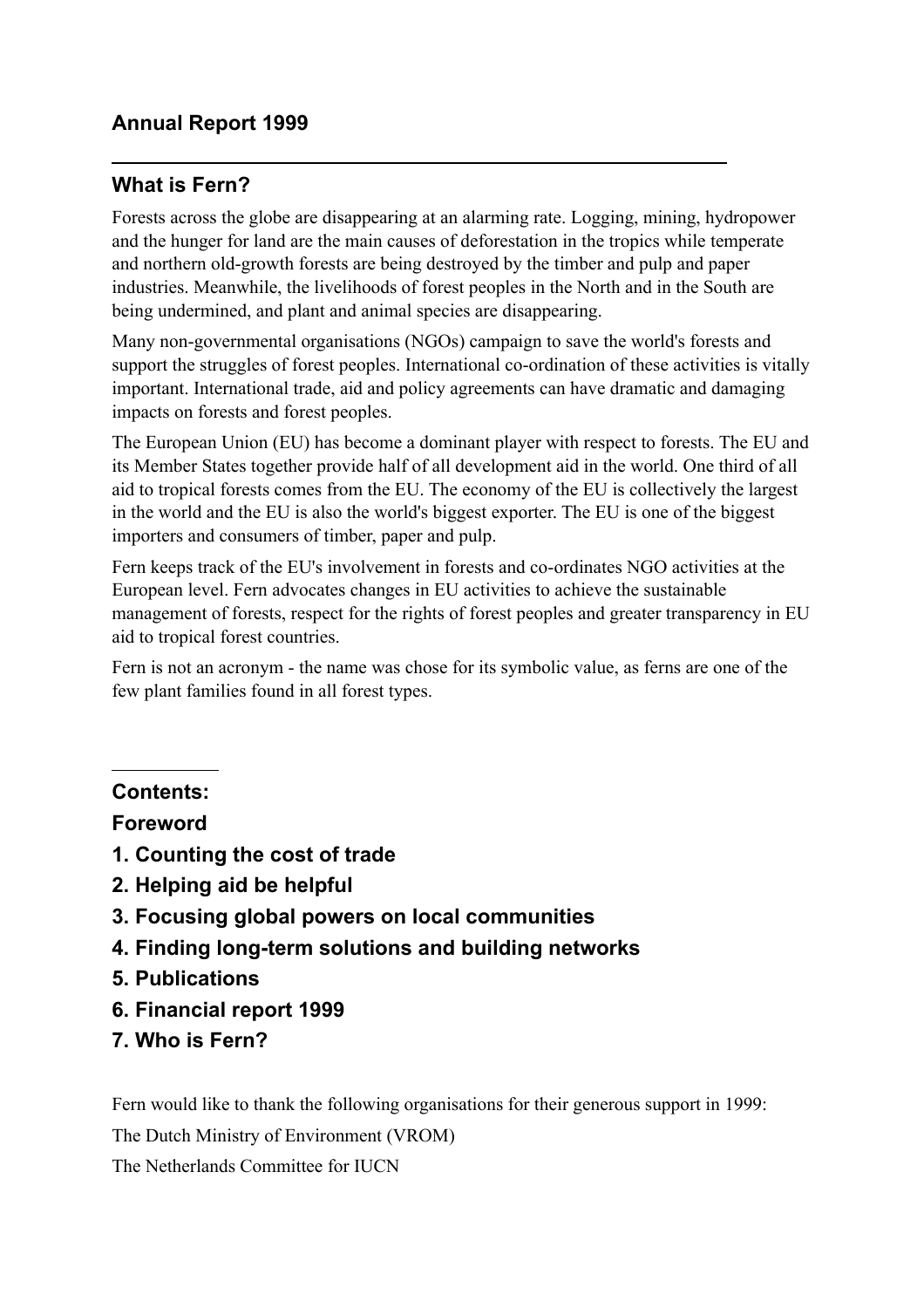Novib World Wide Fund for Nature The John D and Catherine T MacArthur Foundation The UK Department for International Development (DfID) The C S Mott Foundation/American Lands Alliance The Environment Directorate General of the European Commission

# **Foreword**

1999 has been a year of change and drama at the European Union. For the first time in its history the Parliament sacked the Commission on charges of corruption and nepotism, and a new Commission was installed. The summer elections also put a new Parliament in place.

Despite the turmoil, the current 15 Member States decided in 1999 to start accession negotiations with another 6 countries. This means the EU is now preparing to welcome 12 new member states. The power of the EU will therefore increase further. The EU is already the largest aid donor in the world and the world's largest trading block. Fern's scrutiny of the impact of the EU in relation to forests is therefore more necessary than ever.

This year Fern increased its work on EU aid and trade policies. A new EU tropical forest policy was under development in 1999, as was a new regulation for aid to tropical forests. On Europe's own forests the debate raged on forest certification with a stand off between the supporters of two certification schemes - the FSC and the PEFC. A new global trade round luckily proved too ambitious for the EU at the WTO meeting in Seattle. At the intergovernmental level a future global regime for forests was discussed. On all these issues and more Fern has played an active and successful role, as outlined in this report.

One of Fern's most important but least visible tasks is networking with NGOs in both North and South. This year Fern continued to co-ordinate the Forest Movement Europe - a network of European NGOs - and to jointly host the Northern Office of the World Rainforest Movement. One of Fern's most commented-on achievements was the publishing of a directory of forest NGOs - a useful tool in the development of a strong, diverse and vocal forest NGO movement.

Finally, this year the Indonesian government updated its assessment of deforestation in Indonesia and announced that the situation was twice as bad as estimated in 1994. The same figures showed that over 70% of logging in Indonesia is illegal. The story is the same in many other nations. Struggles over forest land are emerging from Sweden to Indonesia and from Russia to Brazil, and old growth forests are disappearing from all continents. The choice is stark - either we allow these trends to continue and accept the disappearance of our forests, or we direct our efforts into pressurising decision-makers to protect the precious and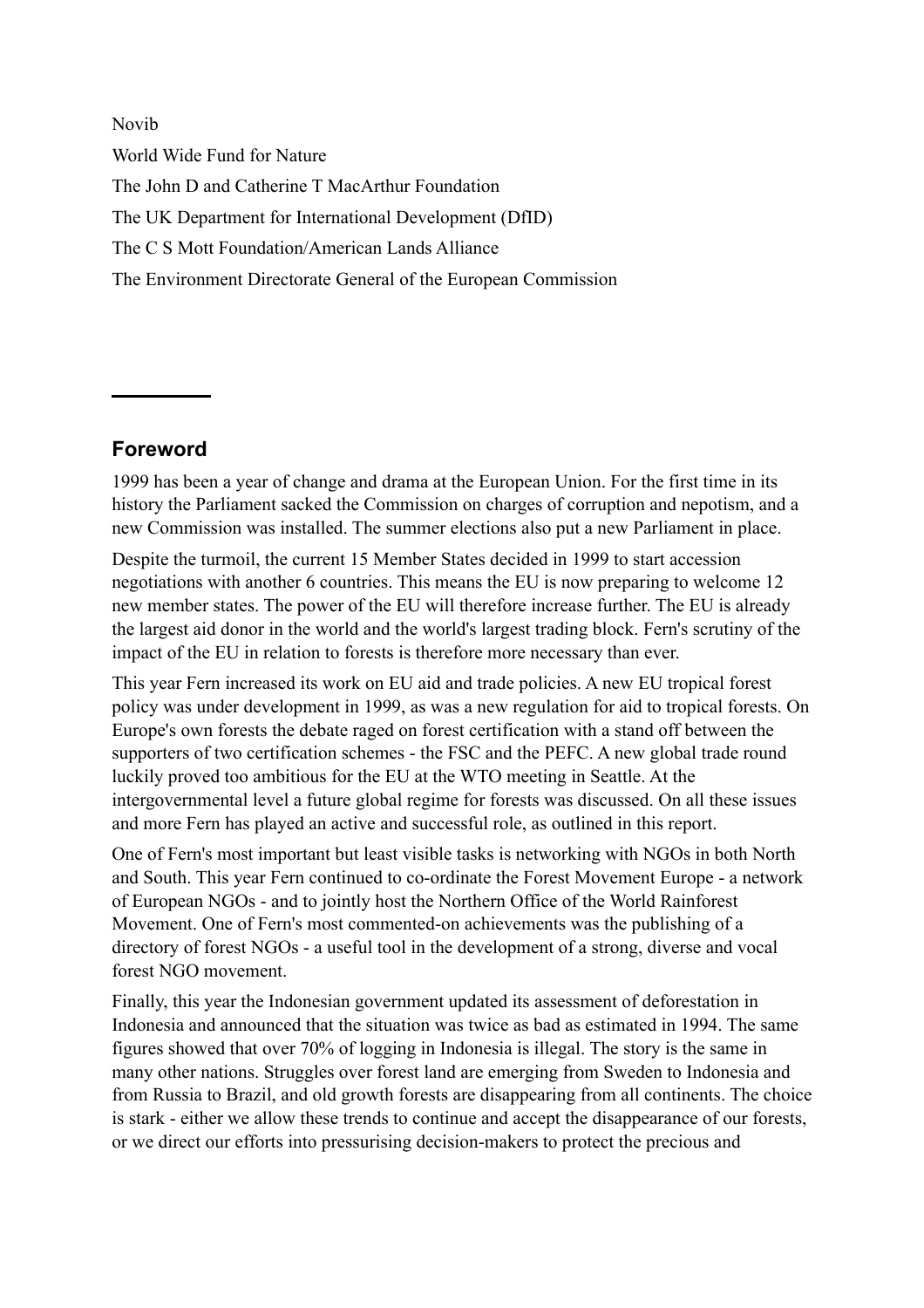extraordinary forests of the world. Fern is committed to reversing the trend of forest destruction.

Saskia Ozinga Fern Co-ordinator

January 2000

 $\overline{a}$ 

**1. Counting the cost of trade**

**Trade and finance flows are growing fast, and trade decisions often have dramatic impacts on forests and forest peoples. The European Commission has the power to negotiate trade matters on behalf of its Member States. Fern is the only NGO directly involved in tracking the European Union's forest-related decisions. Fern informs the EU to protect forests from the damaging impacts of trade. This year Fern increased its activities on trade issues.** 

Fact splash: **Between 1966 and 1988 world softwood production rose by 28% and hardwood production by 54%. The WTO estimates that exports of forest products in 2005 will be between 4% and 6 % higher due to already existing trade liberalisation. Due to a string of acquisitions and mergers the timber and pulp and paper industry have shown a concentration of market power. The interests of top 10 paper companies often span both tropical and temperate forests, creating a truly global industry.**

### **1.1 Improving World Trade Organisation agreements**

Alerted by NGOs to the potentially harmful effects on forests of the World Trade Organisation's (WTO) new trade round, Fern initiated a new campaign to influence global trade decisions. The aim of Fern's WTO campaign is to persuade the European Commission to reject trade agreements that could have negative impacts on forests and forest peoples and to increase the transparency of trade negotiations. Fern is also arguing for a systematic consultation process and for sustainability impact assessments to be carried out on all possible trade agreements before they are signed. When the WTO meeting in Seattle unexpectedly and dramatically failed, thanks partly to political pressure from NGOs, Fern increased its demand for WTO reform. EU demands for a new trade round can not be justified. The EU has benefited from the current trade system, but has not met the demands of many developing countries to review and repair the current trade system. The coming year will be a key time to influence decisions with the aim of introducing effective regulation of logging activities and reversing the trend of further unlimited trade liberalisation.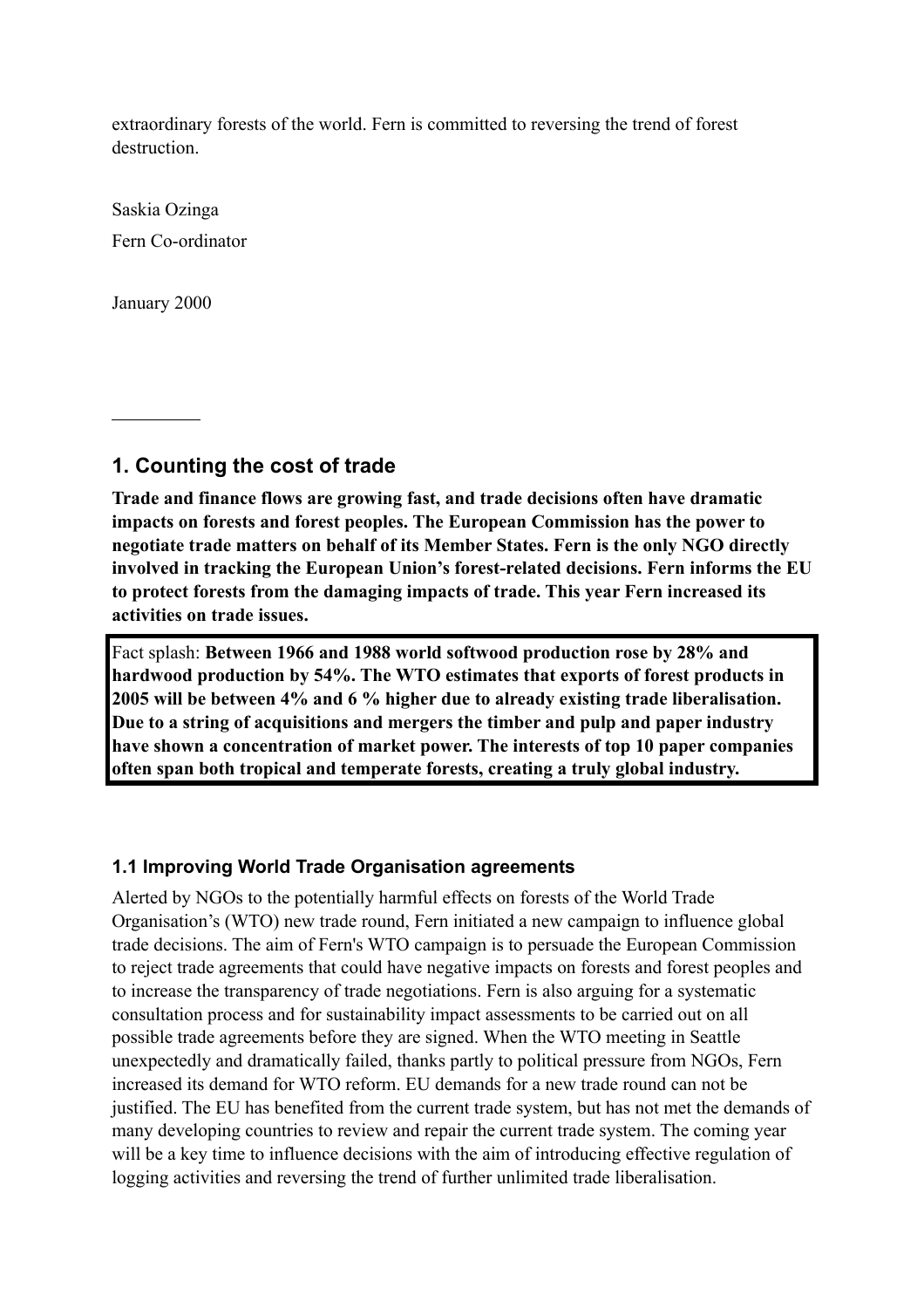Fern's 1999 campaign successes:

\_ Fern's first step was to research and publicise information about how the WTO operates and its impact on forests. Fern realised information was scarce so organised a seminar for forest activists and NGOs titled *Everything you always wanted to know about the WTO*. At the end of the seminar 140 NGOs, including World Rainforest Movement, Friends of the Earth, Greenpeace and World Wide Fund for Nature, signed a joint-NGO statement expressing their concerns.

\_ Fern established a European network of forest NGOs working on forest and trade issues. In doing so Fern worked closely with organisations and networks in the US, Japan and the South.

Fern produced a briefing on the WTO and its past and potential impacts on forests and forest peoples. Before and during the Seattle trade round, Fern used the briefing to keep forests high on the agenda with parliamentarians, EC officials, NGO networks and Seattle delegates.

\_ Fern lobbied the EU in the run up to Seattle by representing its views in letters, statements, press releases, meetings and articles published in several magazines. Fern organised discussion meetings between NGOs and the European Commission and the European Parliament.

\_ At the Seattle conference, Fern gathered information at press and NGO briefings, coordinated activities with US and Japanese NGOs, spoke at two different press conferences and led a workshop for forest activists.

**NEXT YEAR: In close co-operation with NGOs in America, Japan and the South, Fern will continue to work on trade agreements with a focus on their impacts on forests. With the EU emerging as the main force calling for a new trade round, Fern's activities will continue to be vitally important. Meanwhile international interest in bilateral trade agreements is likely to increase in 2000 - marking another area for Fern to monitor and influence.**

### TRADE CASE STUDY:

### **Selling forest peoples down the river**

An Indonesian company, APRIL is clearcutting rainforests to produce paper that is being sold at the European market by a Finnish company, UPM-Kymmene. In Riau Province, Sumatra, where APRIL has its pulp mill, there have been numerous conflicts between local communities and APRIL over land. Local communities have very weak rights to their customary land and at least three local communities have been seriously affected by APRIL. Numerous clashes have lead to violence and the death of one demonstrator. In 1999, Fern hosted a tour of two Indonesian campaigners, who came to Europe to ask consumers not to buy the paper being produced by APRIL, and to inform UK investors in APRIL and UPM-Kymmene about the problems with APRIL in Riau.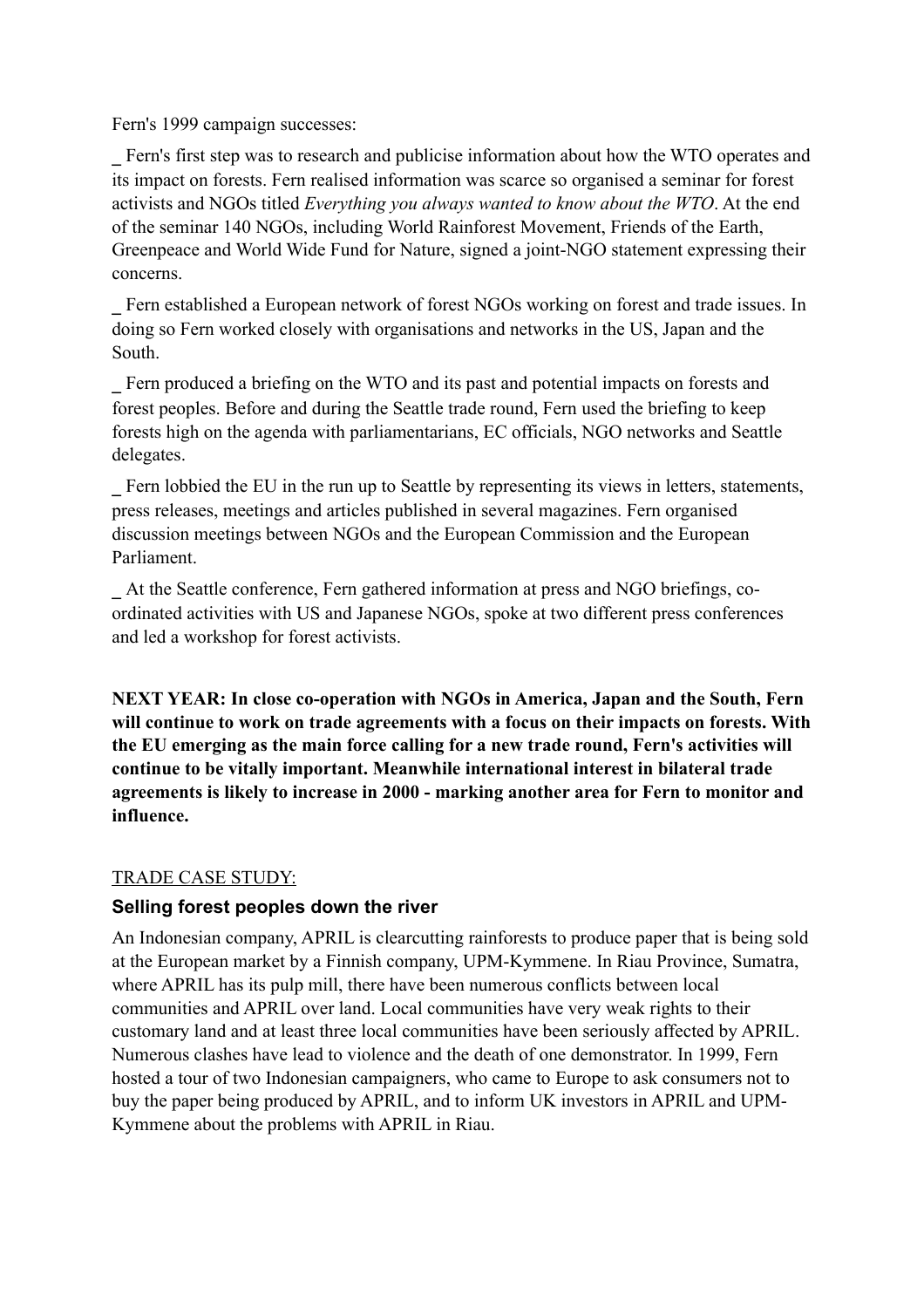# **1.2 Establishing 'good practice' for multinationals**

European Union and US multinational companies working in developing countries have responsibilities to ensure their business activities are in line with national and international environmental and social laws. In 1999 Fern was closely involved in exposing secret agreements made between governments and companies involved in the development of an oil pipeline from Chad to Cameroon, the so called Conventions of Establishment. Fern also became an active participant in discussions aimed at creating a Code of Conduct for multinational companies whose projects may affect forests or forest peoples.

### **Fern's achievements:**

\_ Fern took on the legal analysis of the Conventions of Establishment of the planned pipeline, soon to be considered for approval by the World Bank. Fern's investigations revealed that private contracts signed by the government of Cameroon and the oil companies transgressed national law in both countries.

\_ Fern participated in meetings of the European Parliament's Development Committee, specialised working groups, NGO seminars and co-ordination meetings to develop a Code of Conduct for multinationals working in developing countries. The Parliament presented its report in January.

\_ Fern is investigating the international prevalence of private contracts superseding national and international commitments, and becoming the basis for environmental and human rights legislation within the host country.

## **NEXT YEAR: Fern will be making a legal presentation to NGOs and World Bank officials on the prevalence and implications of private contracts superseding national and international laws, and will publicly report the response.**

## MULTINATIONALS CASE STUDY:

## **Making an example of the Chad-Cameroon pipeline**

For over two years Fern has been working with a network of international and local NGOs to improve the conditions for Shell's Chad-Cameroon oil pipeline project. Fern's briefings on legal aspects of the pipeline contracts provided vital information for NGOs from Europe, the US and Africa concerned about the impact of the project on local people and the environment. Fern obtained support for EC 'urgency resolutions' concerning the pipeline project and briefed Members of the European Parliament, the World Bank and the US Treasury on the issues involved.

When Mr Yoroungar, a Chadian MP, visited Brussels to brief the Commission and the Parliament on the human rights situation in Chad, Fern acted to support him arranging meetings with Mr Philip Lowe, Director General for development, and key European parliamentarians involved in the pipeline decision.

## **1.3 Setting standards to protect forests and forest peoples**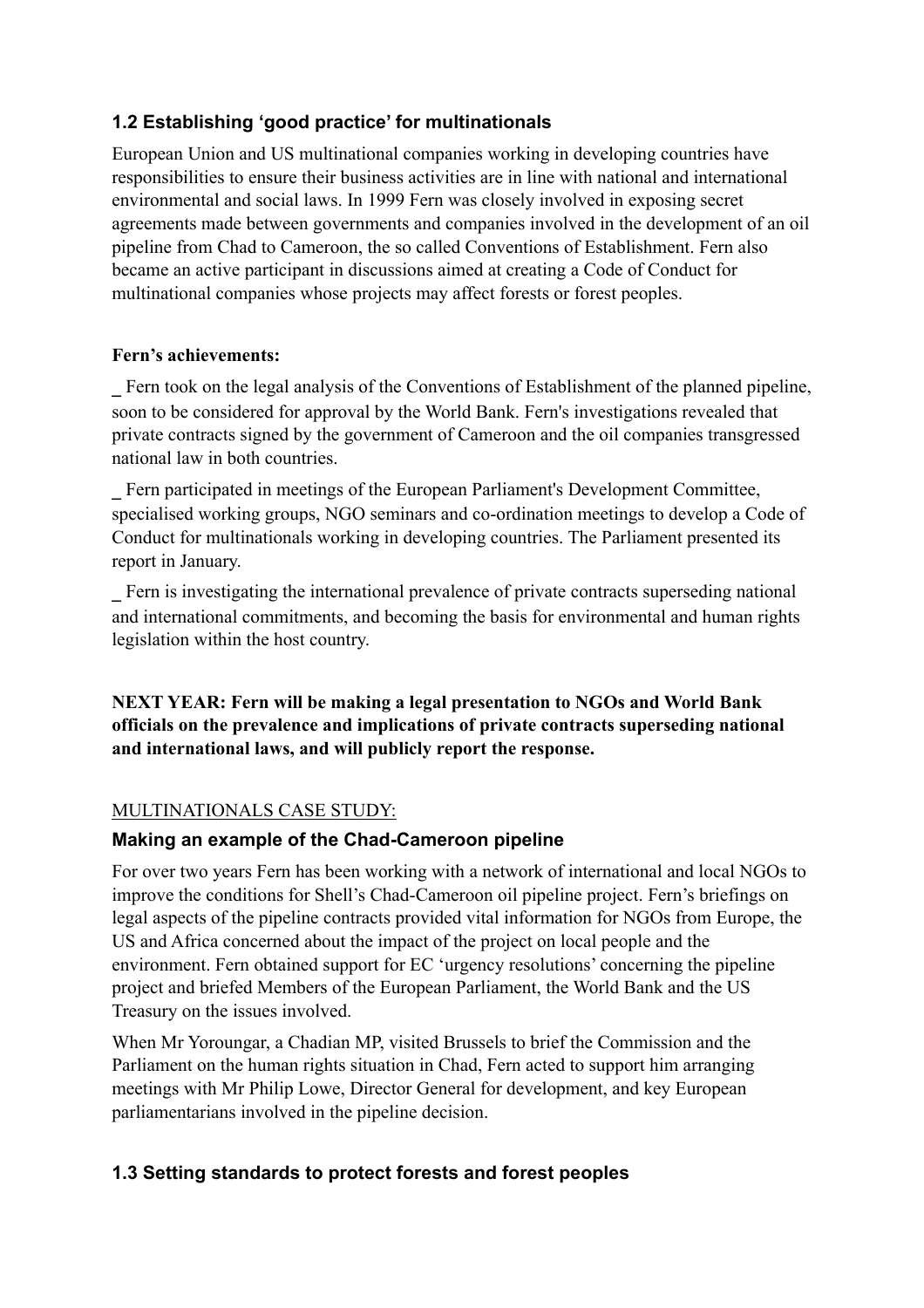Fern believes forest certification helps consumers of forest products choose ethical and environmental products from sustainable sources. Forest certification can also contribute to an improvement in forest management if the standards applied are significantly higher than established standards. Setting these high-quality standards needs the full participation of industry, environmental NGOs and the social sector. For this reason Fern supports the Forest Stewardship Council (FSC), the international forest certification organisation, and believes FSC offers forest peoples the best standards and the best standard-setting procedure.

However, forest certification is not a panacea for the forest crisis and can only work effectively when an adequate forest legislation system is in place and being enforced. In 1999 Fern argued for better enforcement and for standards to be pushed even further. In Europe, forest owners launched their own certification scheme in July 1999. This Pan European Forest Certification (PEFC) was set up as an alternative to the FSC and led to extensive discussions in Europe comparing the merits of the two schemes.

#### **Fern's 1999 activities include:**

\_ Fern organised a three-day meeting of the Forest Movement Europe at which both FSC and PEFC were extensively discussed. Fern drafted a joint NGO statement on the PEFC scheme.

\_ At a PEFC seminar in Germany, Fern gave a detailed critique of the PEFC scheme to forest owners and explained the problems that NGOs had found with the scheme.

\_ Fern kept the NGO movement informed and involved in FSC decisions and was elected onto the FSC board for the coming three years.

Fern informed European NGOs and FSC contact people on the position of the EU towards certification, at a seminar in the Netherlands.

\_ Fern continued its work to make sure the FSC scheme works in harmony with local land rights struggles and community campaigns against forestry companies by supporting calls from NGOs in North and South.

**NEXT YEAR: Fern will try to ensure that FSC becomes more transparent, gives more emphasis to the social side of forestry and maintains high environmental standards. At the EU level Fern will be closely monitoring the PEFC scheme in the hope it will improve considerably and contribute to the improvement of sustainable forest management in Europe.** 

#### CERTIFICATION CASE STUDY:

#### **The Sami ask consumers to buy FSC**

Despite its reputation as a liberal, open country Sweden's history towards its own indigenous peoples is a bleak one. The Sami - the reindeer herding people known as Laps - currently face a series of expensive court cases that seriously threaten their existence. The conflict is about access to land. The Sami's customary right to winter grazing on privately owned forest land has been challenged by the forest owners' association. Due to an omission in Swedish law, the chance of the Sami winning the court cases is small, and the million-dollar costs cannot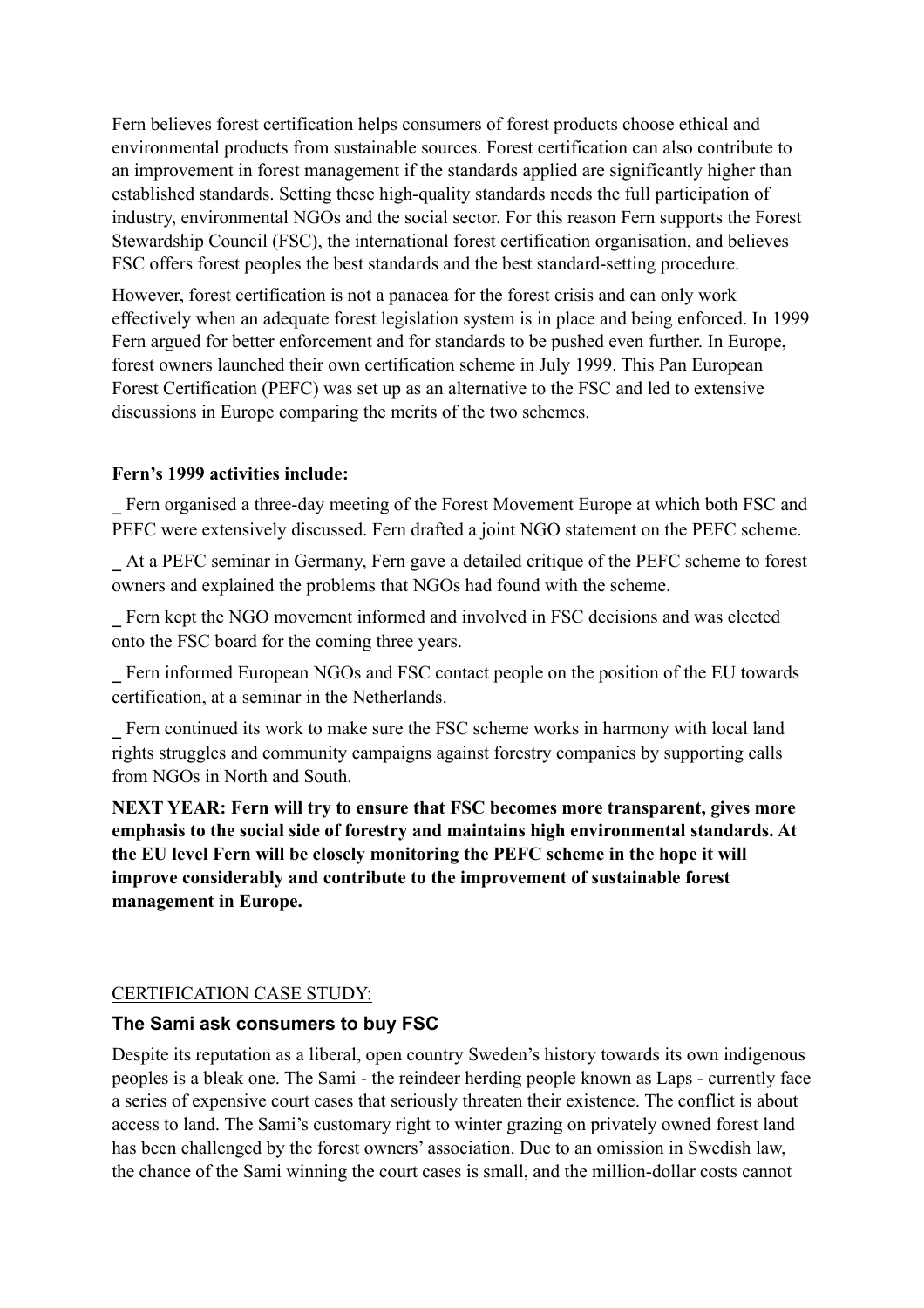be met by the Sami communities. Unless the Swedish government steps in, the Sami culture will be lost forever. In 1999 Fern wrote to Swedish Prime Minister Goran Persson asking the Government to intervene in the dispute and to sign ILO 169, an international agreement on indigenous rights. Fern also helped representatives of the Sami community tour Europe to seek support from European consumers. If consumers buy FSC-certified timber the Sami will survive: In FSC forests, the Sami are allowed to graze their reindeer. Fern will continue to support the Sami case over the coming year.

### **1.4 Developing sustainable forest industries within the EU**

Forest management within the EU is of great importance to Fern. This year saw Fern's participation in an eight-month negotiation process with the Enterprise Directorate General (DG III) to improve the EU's approach to sustainable development and responsible resource management in forests.

\_ Fern campaigned on the development of the DG's Communication on the Global and Sustainable Competitiveness of the Forest-Based and Related Industries in the European Union. Fern issued a joint-NGO response to the working document and expressed strong criticism of the interim paper.

**NEXT YEAR: Fern will continue to monitor the activities of the Enterprise and Agriculture DGs in relation to forests. Of particular concern is the proper implementation of the EC's Biodiversity Strategy on forests. So far this implementation has been ignored by the forestry sector.**

Fact splash: **In Western Europe the proportion of old-growth forests remaining is estimated at 0.8%, mostly in reserves or regions judged uneconomic for logging. Nonetheless fragments of old growth forests continue to be logged in major timber exporting countries such as Sweden and Finland. The quality of European forests has been in decline since the 1980s with currently one third of trees affected by airborne pollution.**

Letter pressure: Fern wrote to the Prime Minister of Thailand requesting peaceful negotiations in settling land rights conflicts in Chiang Mai province.

## **1.5 Putting forests on the transatlantic map.**

One of Fern's greatest opportunities to affect government-level discussions between the US and the EU is to play a part in the Transatlantic Environment Dialogue (TAED). Through the TAED, EU and US NGOs co-ordinate their input into the bilateral trade negotiations between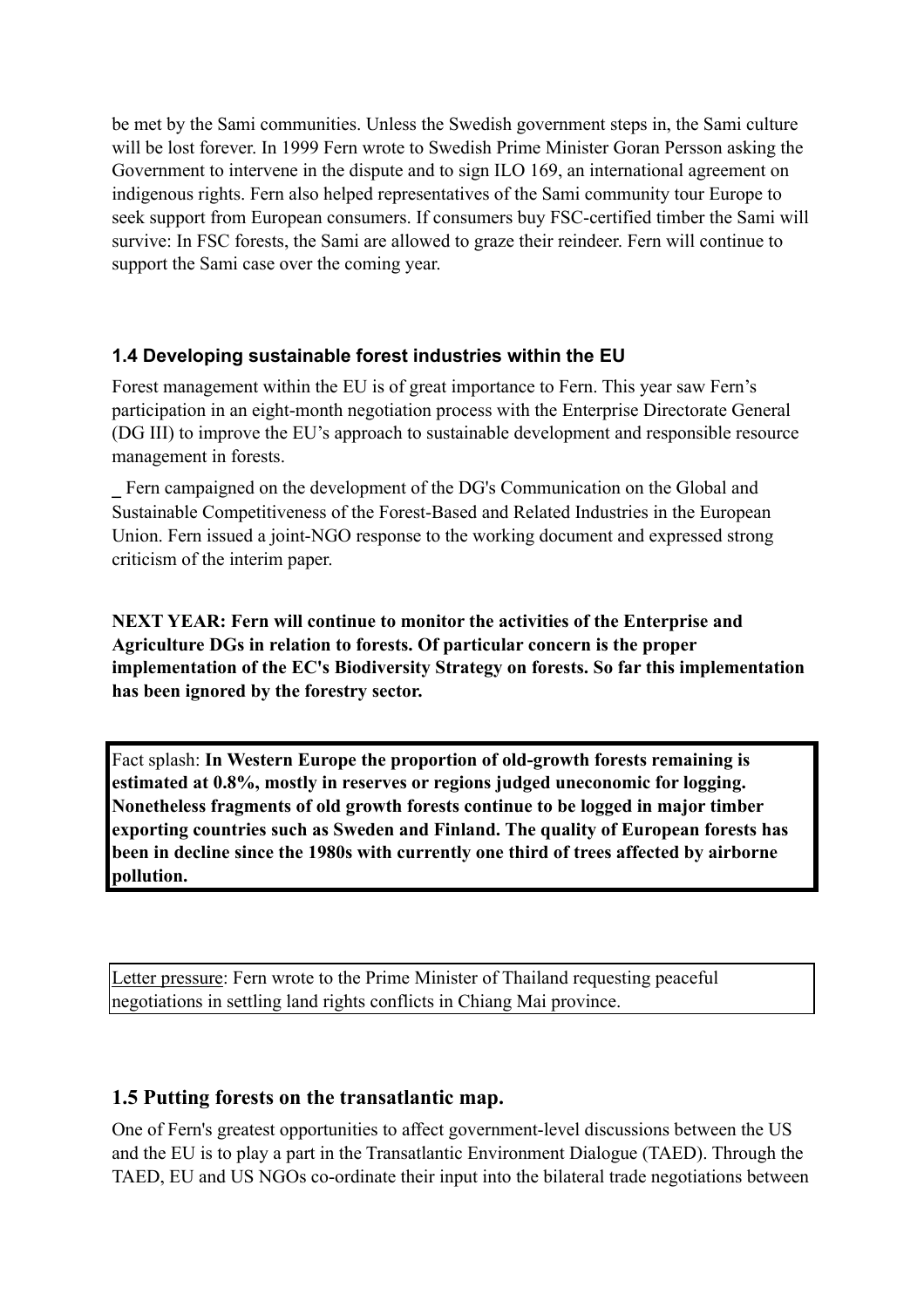the EU and US. This year Fern was asked to be the European co-ordinator for the biodiversity working group, one of the five working groups of the TAED.

Fern's activities:

\_ Fern jointly drafted the presentation to the EU and US delegations and the press release of the biodiversity working group after the TAED meeting this summer.

\_ Fern continued to provide support for the running of the TAED through advice during conference calls and presentation by the TAED at high level EU and US meetings.

**NEXT YEAR: Fern will continue to chair the TAED's European working group on forests and biodiversity, and will co-ordinate the European NGO input. Issues to be discussed are trade liberalisation, the precautionary principle and the future of the global forest dialogue.**

Letter pressure: Fern wrote to the Minister for Environment of the Czech Republic requesting to stop logging Sumava National Park and address the bark beetle problem.

# **2. Helping aid be helpful**

**International aid projects have the potential to help countries build sustainable economies but this should not be at the expense of forests or forest peoples. The EU is an important donor with responsibilities to ensure its funding is used properly. As the EU Member States decrease their bilateral aid in favour of the EU, the aid spent by the Community is likely to increase. Making sure that EC aid policies take into account the needs of the forest environment and forest peoples is one of Fern's most vital activities.**

Fact splash: **The EU is the world's biggest donor giving nearly 40% of total overseas development aid. One third of all bilateral aid to tropical forest projects comes from the European Union. European countries provide more than half of all development assistance to developing countries with economies in transition.**

### **2.1 Tropical forests on the receiving end of EU aid**

Fern monitored EC aid flow to tropical forest countries and worked to change the Commission's aid policy for tropical forests to ensure that aid benefits local communities and contributes to conservation and sustainable management of forests. EC aid came under criticism this year as a series of reports showed a clear need for improvement of EC policies. Fern sees the debate over aid policies as a crucial opportunity to promote responsible and sustainable practices. Working co-operatively with other NGOs and presenting a unified response to aid policies is especially important in this area of Fern's work.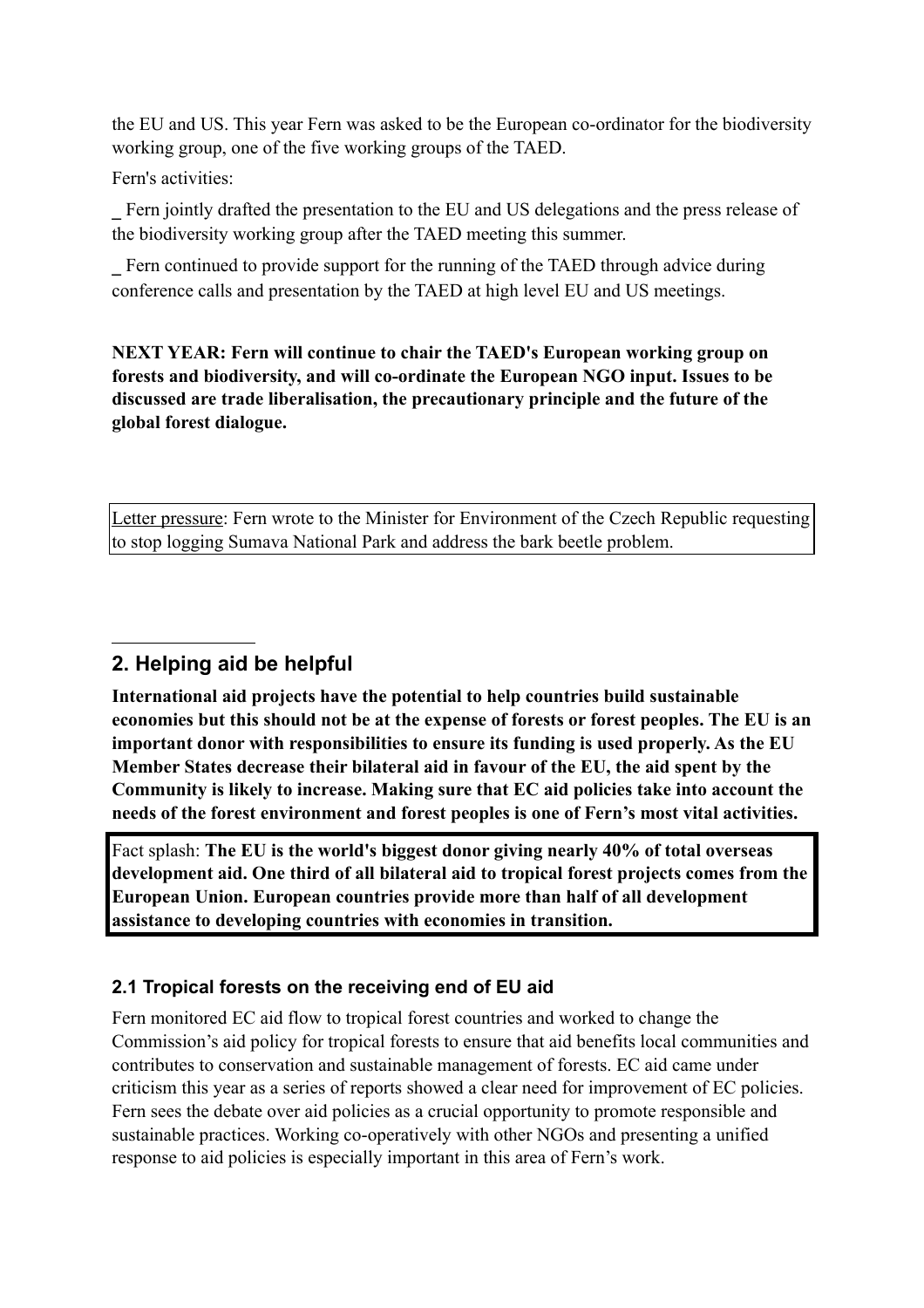### **Fern's activities:**

\_ Fern presented the EC with joint-NGO comments - including WWF, Greenpeace, Friends of the Earth - on the Commission's discussion paper on EU and tropical forests. Many of the comments were incorporated into the Commission's final draft.

\_ Fern drafted joint-NGO comments on a proposal to continue the Tropical Forest Budget Line – the EC's main funding source for tropical forest projects – which ended in 1999. Many of these comments were incorporated in the final draft.

\_ Fern wrote a report, published by the Netherlands Committee for IUCN, on European Community aid to tropical forests and guidelines for Parliamentarians in the new Parliament to ensure its continued support for tropical forests and forest peoples' rights.

## **Helping a little money go a long way**

One of the problems with EC aid is that with the current structure it is impossible to fund any projects smaller than 200,000 Euro. This year Fern worked with the European Commission and the Parliament to create a Small Grants Fund. At the last meeting of 1999 the relevant Committee approved the proposal for the Fund.

**NEXT YEAR: Fern will campaign for the improvement of the environmental and social performance of European Community aid. Fern will assess the possibility of carrying out a study on the good and bad effects of specific aid projects to provide feedback and help lessons to be learned.**

### AID CASE STUDY

### **Russians reach for forest aid**

In June, Fern gave a presentation about its work to the Russian Indigenous People's Network and explained the structure of the EC. Fern described the EC's policies on indigenous peoples and the potential for access to funds. Fern also provided contacts and examples of how to ensure that the Korelian indigenous people are not excluded from benefiting from their forests.

## **EC aid for Amazon Indians**

Fern researched, published and distributed a guide informing Amazon Indians how to make successful funding applications to the EC. Many indigenous peoples' organisations need international funds to run local projects and establish organised campaigning activities. The briefing sheet offered practical information on the possibilities for EC funding.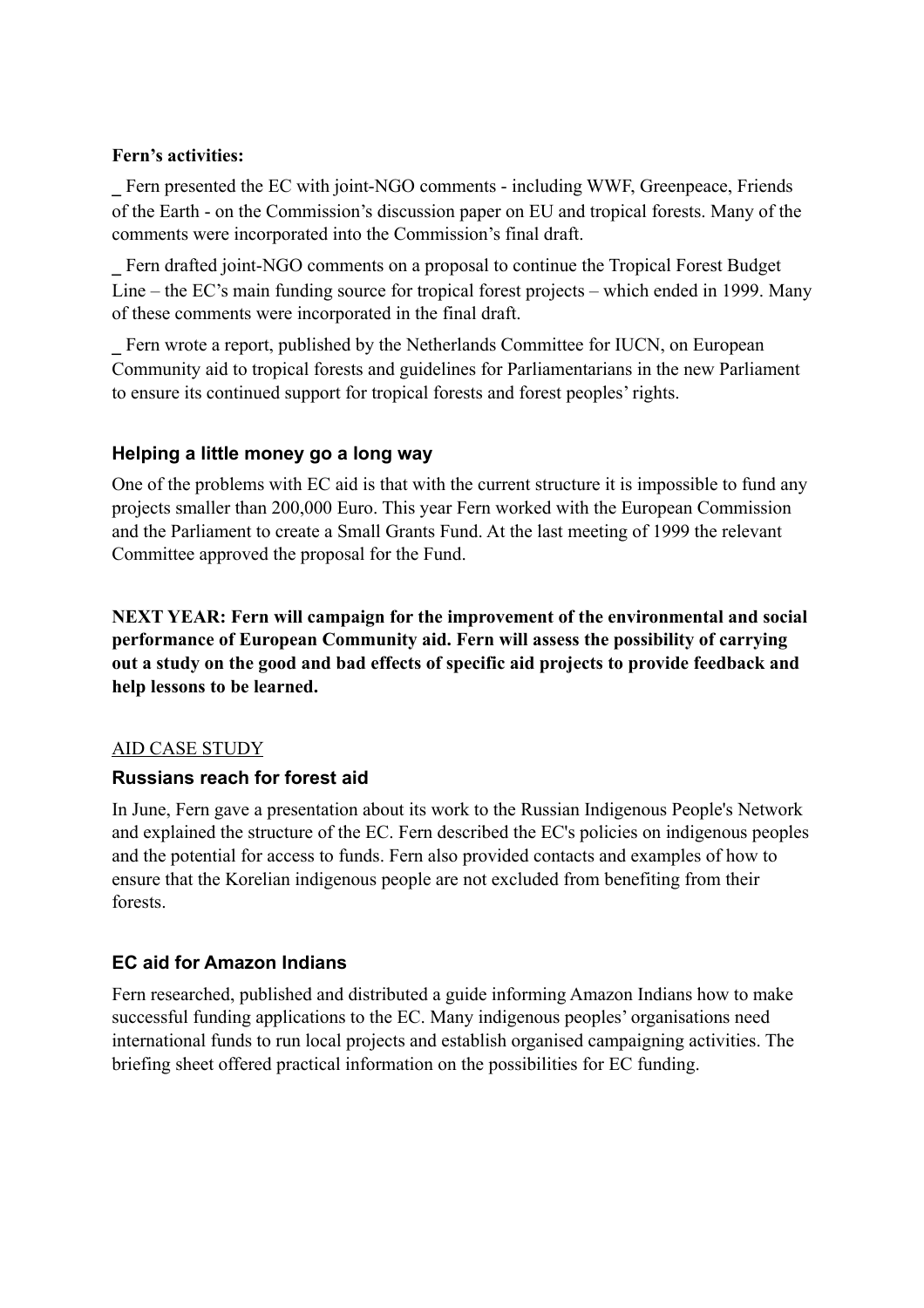Letter pressure: Fern wrote to the Dutch Minister of Development asking her to continue supporting specific projects in the Central African region. The letter was co-signed by 26 organisations, many from African countries.

Fact splash: **At the beginning of the 19th Century the ratio of real income per head between the world's richest and poorest countries was 3 to 1. By 1900 it was 10 to 1. By 2000, it had risen to 60 to 1.** 

# **3. Focusing global powers on local communities**

**Following the Rio Earth Summit in 1992, the International Forum on Forests (IFF) has been the central chamber of debate with major global players meeting to discuss and agree the future of forests around the world. The views of those who live in forests and value their biodiversity often remind governments and institutions of issues they would prefer to ignore. Fern's role is to help make sure that the voices of forest peoples are heard.**

# **3.1 Holding governments accountable**

At the third and penultimate session of the IFF in Geneva, Fern worked with a group of NGOs and Indigenous Peoples' Organisations (IPOs) to develop joint statements that were presented to the plenary. Fern discussed forest issues with a wide range of participants at the Forum. At a side meeting of NGOs, EU presidency representatives and the European Commission views were exchanged on the substantive issues under discussion at IFF3. International forest protection agreements emerged as a hot issue - these are vital solutions to the forest crisis, but are useless if they are not properly implemented. Concern about the implementation of the IPF Proposals for Action led to Fern's initiation of a monitoring project that will focus discussion at the final IFF meeting in 2000.

## **Fern's activities:**

Fern presented a memorandum to the EU delegation recording the views put forward by NGOs during the discussion.

\_ Along with Fern, a group of environmental NGOs and IPOs initiated a monitoring process of the Intergovernmental Panel on Forests (IPF) Proposals for Action. Fern is playing a full part in the review, and will be collating and reporting the group's findings at IFF4.

\_ Successful activities by Fern and other NGOs caused a weakening of support for an international forest convention - seen by NGOs as inherently flawed and offering limited opportunities to address the forest crisis in a meaningful way.

# **NEXT YEAR: Fern will present its report on the implementation of the IPF Proposals for Action to IFF 4 and the eighth session of the Commission for Sustainable**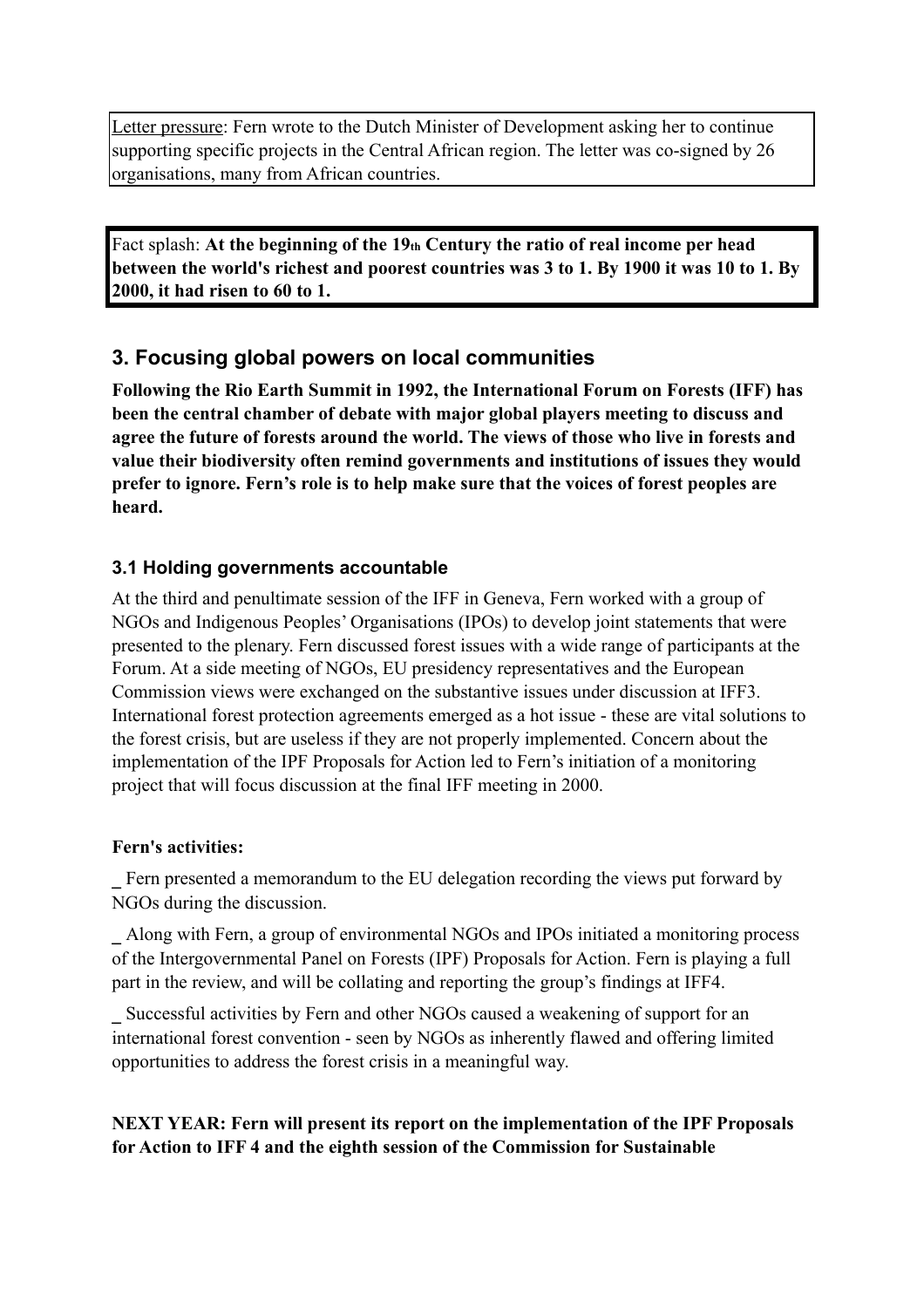**Development (CSD). Fern will continue to advocate a solution that will lead to proper implementation of commitments made by governments.**

Letter pressure: Fern wrote to the President of Brazil complimenting him on the decision to demarcate an indigenous area in Roraima State.

# **3.2 Preparing to push for action on forests**

With the final session of the IFF due to take place in February 2000, 1999 was a crucial year for Fern to influence discussion on the future of the global forest policy debate. This presented a window of opportunity for those committed to achieving change to work together to push for action on forests.

### **Fern's actions:**

\_ Fern initiated discussions with governments and NGOs on providing input to the International Forest Advisory Group's debate on 'Functions of the future forest policy dialogue beyond the year 2000'.

\_ Fern met NGO and IPO representatives from Africa, Asia, CIS, Latin America, Oceania, Europe and North America to discuss the strengths and weaknesses of the current Institutions, Arrangements and Mechanisms for Global Action on Forests, and identified areas for debate.

**NEXT YEAR: Fern will work with NGO partners, the European Commission and Member States to achieve the desired outcome of the global policy deliberations. Any outcome should lead to proper implementation of all commitments made and regulation of trade in forest products.**

Fact splash: **Historical patterns of development that have led to skewed land distribution underlie many of the problems forestry faces today. Thus any solution to tropical deforestation should address this issue. In Brazil, for example, 0.8% of landowners possess 43% of the land, while the 53% of landowners classed as small farmers own between them 2.7%.** 

# **3.3. Addressing the roots of the forest crisis**

Fern played a key role in the 'Underlying Causes of Forest Loss' initiative led by international NGOs and established as a response to the IFF's failure to address the root causes of the forest crisis. The initiative pulled together information from 50 global case studies in seven regions and was presented at an IFF meeting in Costa Rica.

## **Fern's actions:**

\_ Fern jointly facilitated the initiative in Europe, identifying underlying causes for forest loss and describing the impact of these in ten case studies. The cases included road building in the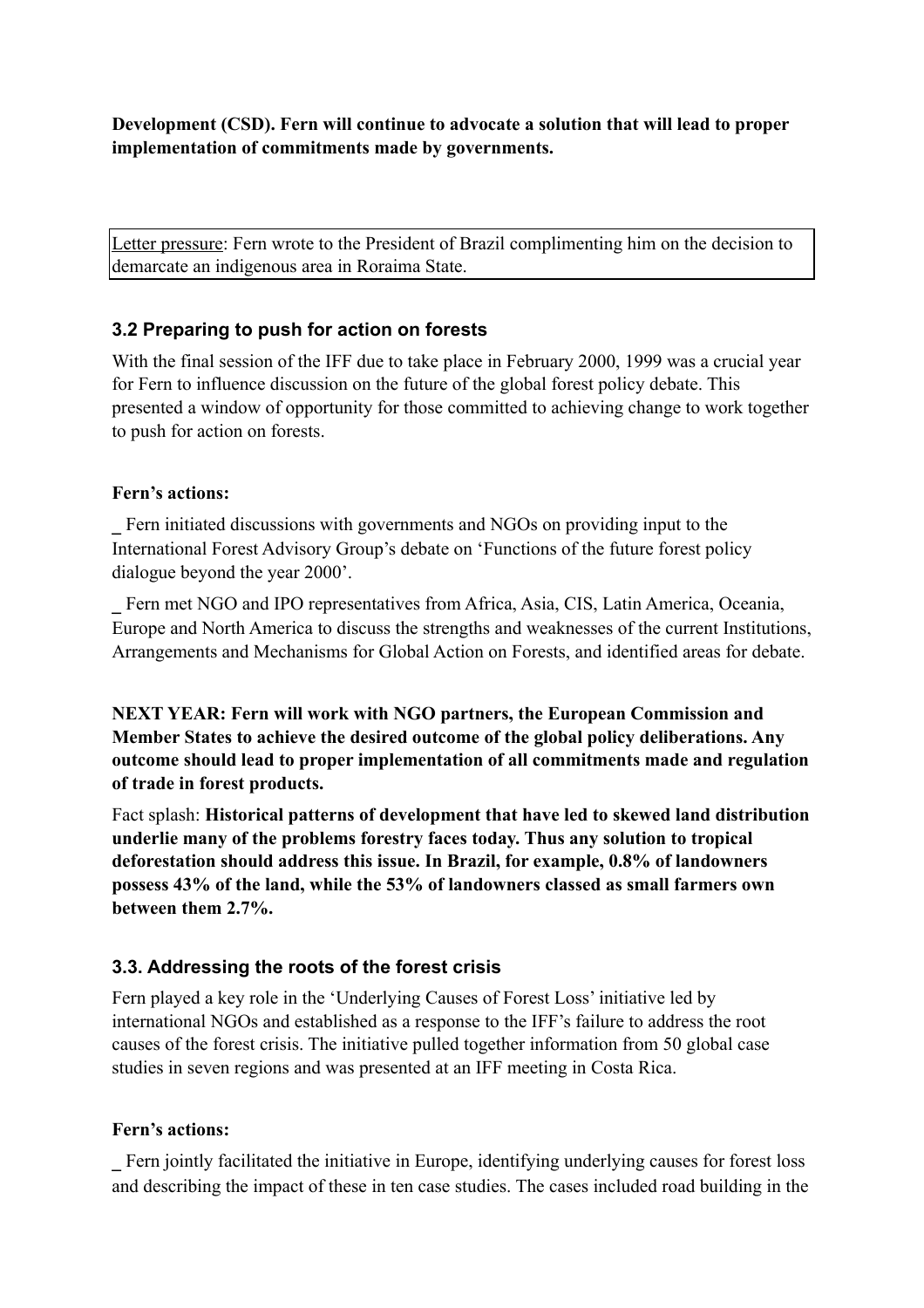UK, economic and political transition in Estonia, land tenure transformations in Hungary, the erosion of communal forest management in Portugal, the lack of power at the local level in Sweden and the corporatist culture in Austria.

\_ Fern edited the draft global report and summarised all 50 case studies for presentation at the IFF intersessional.

\_ As part of the Steering Committee Fern co-organised the IFF intersessional in Costa Rica on Underlying Causes of forest loss. Fern also presented the results of this project at a briefing during the WTO meeting in Seattle.

As a result of Fern's European report, the Secretariat General of UNEP (the lead agency within the IFF process on underlying causes), opened up the debate for non tropical forests and looked at the wider impacts of aid and trade on forests around the world.

**NEXT YEAR: The Underlying Causes project is refocusing itself on trade and consumption issues, both of which are being actively pursued by Fern. Fern also intends to publish all European case studies.** 

# **4. Finding long-term solutions and building networks**

**Fern's co-operative work with NGOs and forest peoples builds strong and effective campaigning networks and accelerates positive results. Fern believes that the deep, underlying problems faced by forests and forest peoples are not adequately addressed in the trade, aid and policy debates of international governments and institutions. Fern works with NGOs to find and promote positive solutions that address the root causes of the forest crisis.** 

Letter pressure: Fern wrote to the President of the Olympic Committee asking him to support Slovan NGOs in their campaign against the candidacy of Slovakia for the winter games, as these games would lead to the destruction of important mountain and forest areas.

### **4.2 Forest Movement Europe**

Fern organised the three-day annual gathering of European forest NGOs in Benediktbeueren, Germany, hosted by Pro Regenwald, a German NGO. Day One focused on African forest issues with ten African NGOs present to inform European NGOs how to focus their activities in Africa. On the second day the Africans continued their meeting, while other NGOs discussed the World Bank's forest policy, palm oil plantations in Indonesia, logging in Sarawak, forestry in Cambodia and the Intergovernmental Forum on Forests. Day Three discussions focused on forest certification and led to several joint statements and action plans for the year ahead.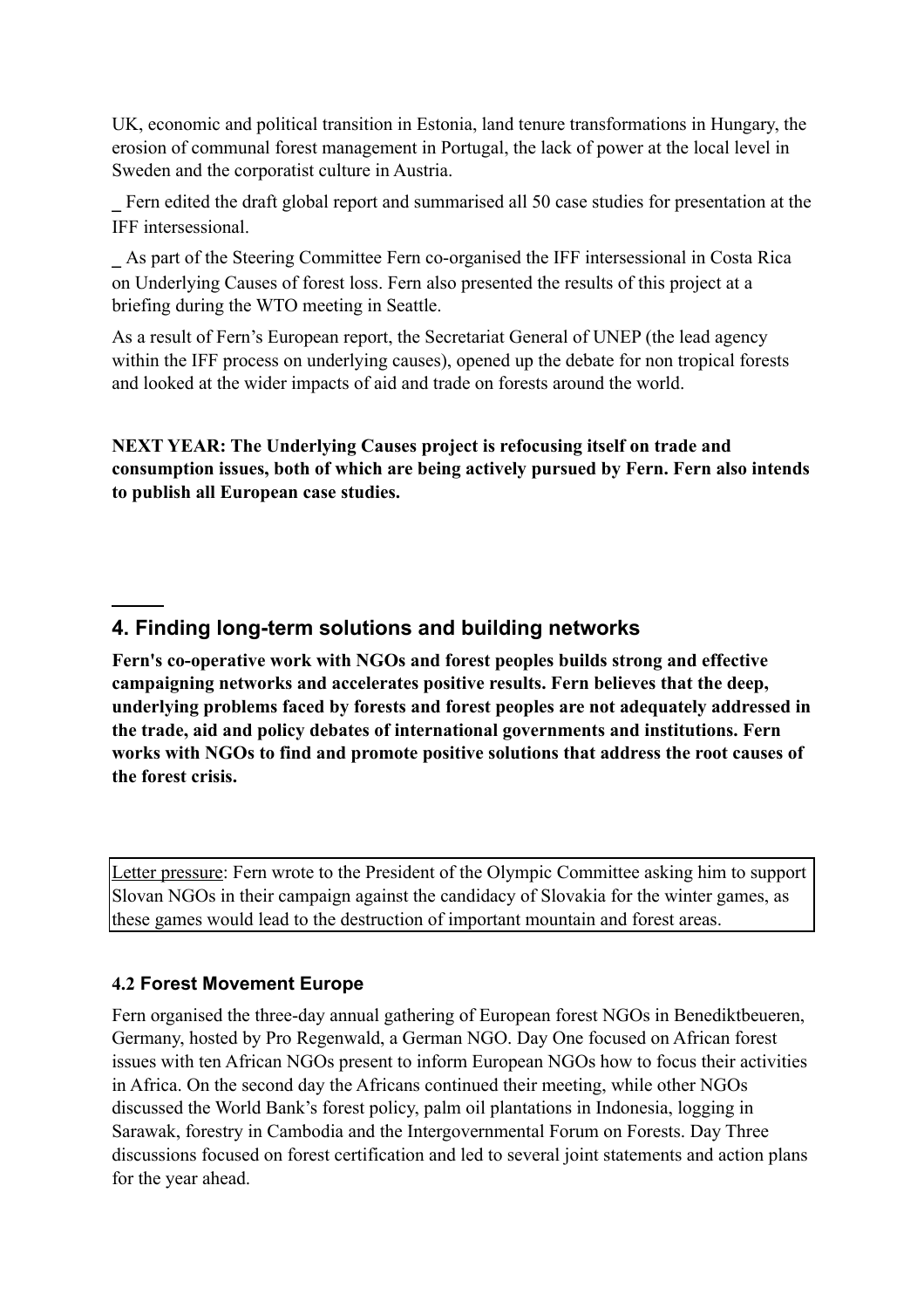# **4.3 World Rainforest Movement**

Countering top down development and supporting local struggles from its secretariat in Montevideo, Uruguay, the World Rainforest Movement continues to be one of the most influential and effective campaigning networks on international forest policy and the only network on forest issues that is based in the South.

With the Forest Peoples Programme, Fern jointly functions as the Northern secretariat of the WRM providing campaigning support to the Movement's affiliates and keeping companies and governments based in the North well informed.

In 1999 Fern organised the annual steering committee meeting of the World Rainforest Movement in Enkhuizen, the Netherlands. Steering Committee members from all regions of the world attended to discuss the World Rainforest Movement's future direction, and other issues such as the World Trade Organisation, carbon sinks, land rights and parks.

### Solutions case study

# **Opening doors in Brussels**

Fern supported NGOs and Indigenous Peoples Organisations from Guyana, Peru, Surinam, Brazil and Colombia on their visit to Brussels. By arranging meetings with Commission Officials, MEPs and other NGOs Fern could contribute to making their visit to Brussels successful. In many cases Fern also advised on funding possibilities.

# **5. Publications**

# **NGO Directory**

Fern published a directory of forest NGOs. The directory primarily covers the members or affiliates of three networks, the Forest Movement Europe (FME), Taiga Rescue Network (TRN) and the affiliates of the World Rainforest Movement (WRM). Each of these networks operates differently and an introduction to their rationale and approach is provided at the beginning of each section.

# **Report on EC aid to tropical forest countries**

Fern wrote a report on EC aid to tropical forest countries, published and presented by the Netherlands Committee for IUCN. The report contained an analysis of EC policies and practices, and provided insights for MEPs on how to improve the performance of EC aid to tropical forest countries.

## **Europe and the World's forests**

Together with the Forest Peoples Programme Fern produced a report on the underlying causes of forest loss in Europe and the impact of Europe's aid and trade policies on forests elsewhere. The report summarised and analysed ten case studies, focusing on underlying causes of forest loss in Sweden, Austria, Estonia, Portugal, the UK, Romania and Hungary.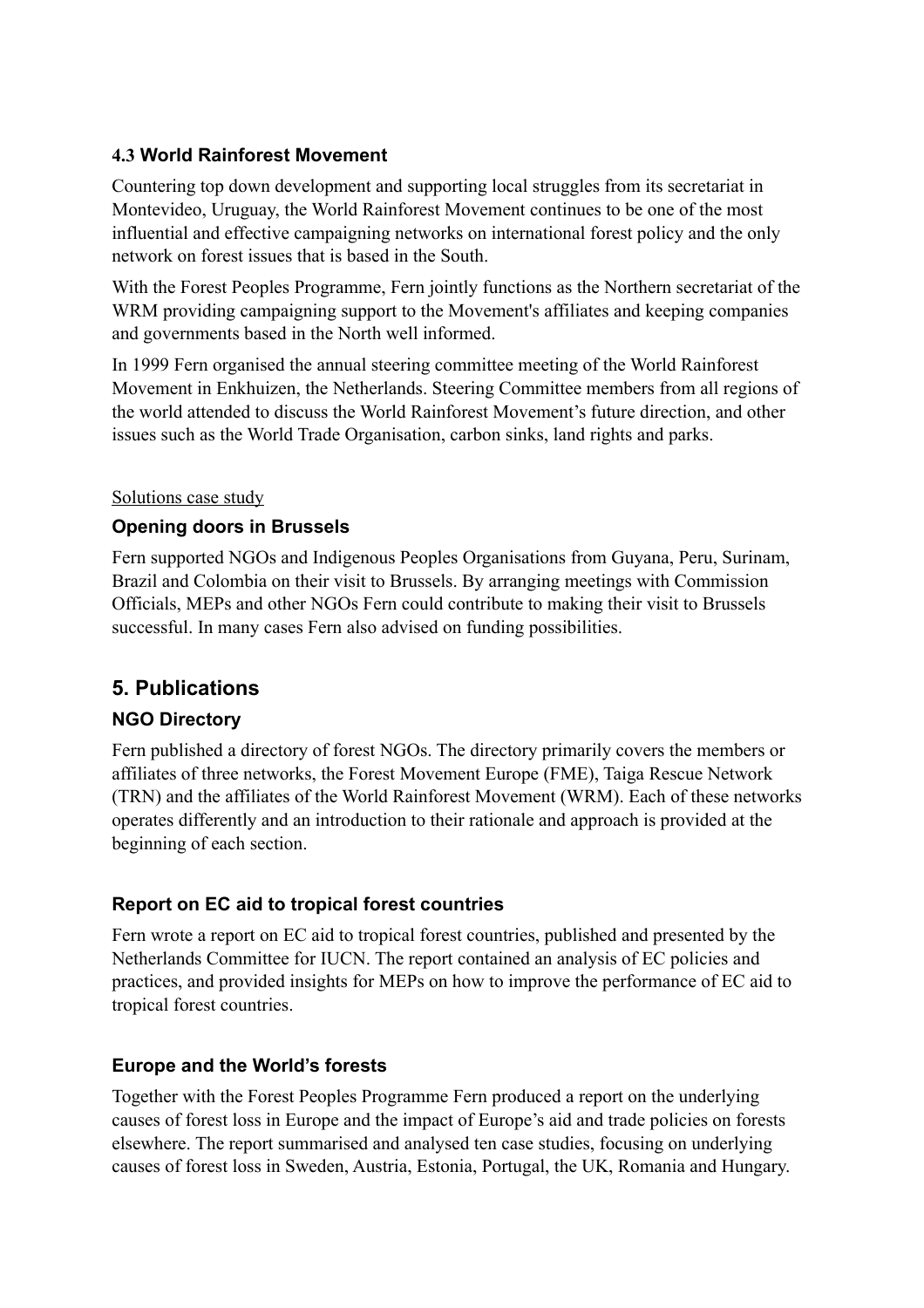# **Briefing Sheets**

Fern published four briefing sheets this year: Funding Possibilities for Indigenous Organisations in Latin America; the EU's Phare Programme (the main support programme for Eastern European countries); the WTO and forests (short and long version).

# **EU Forest Watch**

Fern published ten issues of its newsletter *EU Forest Watch*. Most issues of *EU Forest Watch* were accompanied by relevant Parliamentary questions and answers and in some cases by joint NGO statements or background briefings. For a monthly update on EU aid and trade policies in relation to forests, Forest Watch is indispensable. Next year *EU Forest Watch* will change considerably in layout and content, based on the findings of a questionnaire sent out with the December issue.

Letter pressure: Fern expressed its concern about illegal gold mining and the development of a cyanide vat leach-processing mill in the Southern Kuril Island of Kunashir, Russia. The local administration and local people are opposing the development that will mainly bring benefits to a few people within the Sakhalin administration.

# **6. Financial Report**

# **7. Who is Fern?**

# **7.1. Fern's people**

Most of Fern's 1999 achievements were the result of the part time work of four people:

\_ Saskia Ozinga, co-ordinator and joint founder.

Chantal Marijnissen, policy advisor on aid and trade issues.

\_ Sofia Ryder, policy adviser on international forest policy and forestry issues.

\_ Susan Leubuscher, policy adviser on legal and environmental issues.

Fern wishes to express many thanks to Anne Janssen who worked at the Fern office in the UK during the hectic autumn months and Time Rice and Stuart Wilson who both carried out consultancy work for Fern.

## **7.2. Fern's Board**

Fern's board consists of a representation of European NGOs from different member states: Gemma Boetekees, Friends of the Earth Netherlands/Stichting goed Hout

Francesco Martone, Reform the World Bank Campaign/Greenpeace Italy